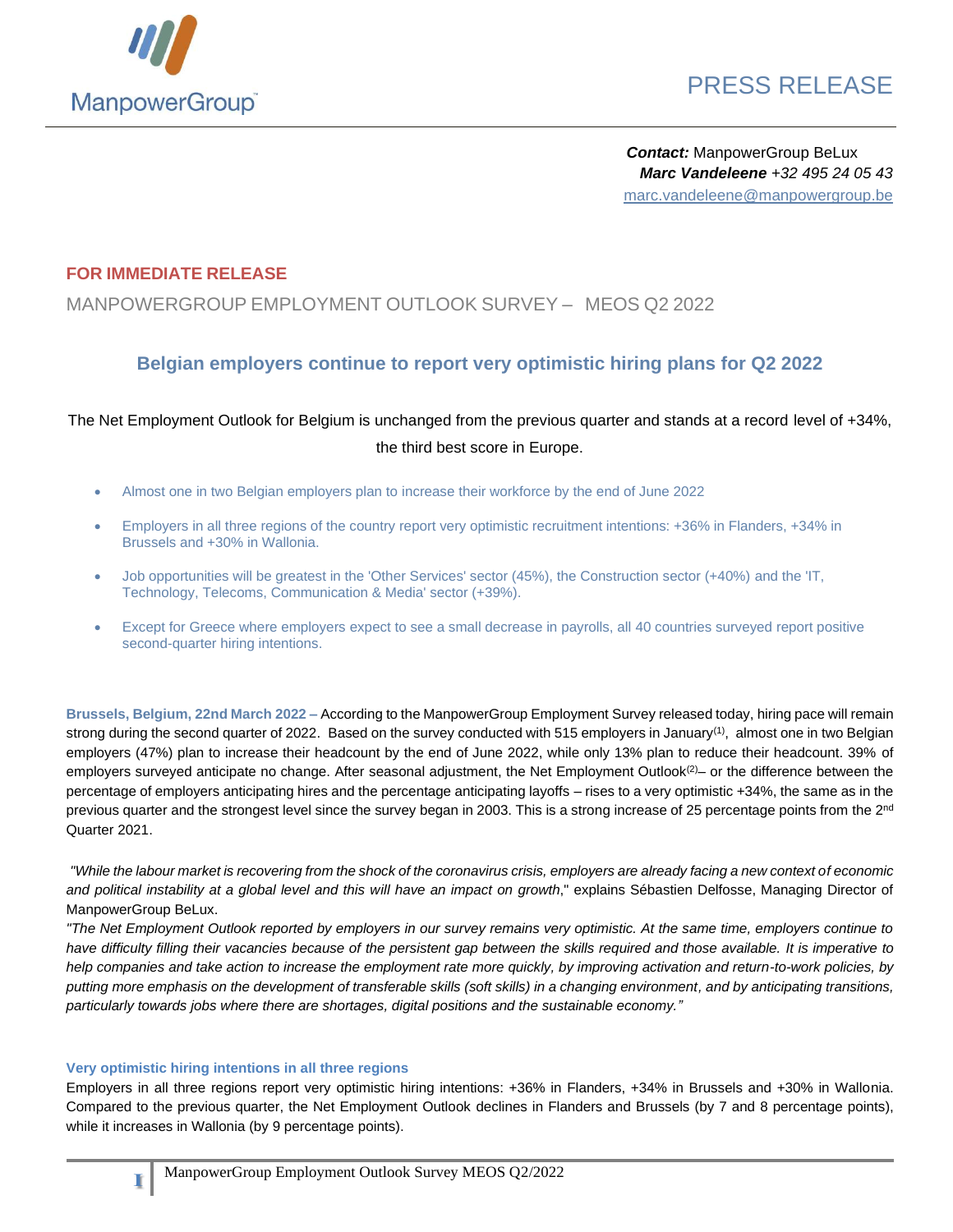

#### **Positive job prospects in all 10 sectors surveyed**

Job seekers and candidates looking for new career challenges are likely to have many opportunities in Q2 2022. Hiring intentions are positive in all 10 industry sectors surveyed by ManpowerGroup(3) and improving in four sectors in comparison with the previous quarter and in all sectors in comparison with the second quarter of 2021.

Employers in the Other Services sector (45%) report the strongest Net Employment Outlooks. These employers include specialists in professional, scientific, technical, and administrative activities. The hiring pace is also expected to be strong in the Construction sector (+40%), the IT, Technology, Telecoms, Communications & Media sector (+39%), as well as the Primary Production sector (+37%) – Agriculture & Fishing, Electricity, Gas & Water, Mining & Quarrying –, the Finance, Banking, Insurance & Real Estate sector (+35%), and the Wholesale & Retail Trade/Supply Chain & Logistics sector (+33%). Employers anticipate more moderate hiring activity in the Manufacturing sector (+30%), Education, Health, Social Work and Government (+26%), Restaurants & Hotels / Culture & Leisure (+26%) and Other Industries (+22%).

"We should highlight the positive signs coming from the Horeca sector, where nearly 4 out of 10 employers plan to strengthen their workforce again by the end of June," adds Sébastien Delfosse.

#### **Positive job prospects in all four business segments**

According to the ManpowerGroup survey, the Net Employment Outlook is positive in all four business segments: +25% for Micro businesses (< 10 employees), +38% for Small businesses (10-49 employees), +40% for Medium-sized companies (50-249 employees) and +31% for Large companies (≥ 250 employees).

#### **Positive hiring confidence in 39 of the 40 countries and territories surveyed**

Except for Greece, where employers expect to see a small decrease in payrolls, all 40 countries surveyed report positive secondquarter hiring intentions. Hiring sentiment weakens in 33 out of 40 since the last quarter, while Outlooks improve in 36 countries in a year-over-year comparison. The strongest hiring plans for the next three months are reported in Brazil (+40%), Sweden (+38%), India, (+38%), Mexico (+38%), and Colombia (38%).

Hiring trends continue to be positive in the EMEA region, where employers in 22 of the 23 countries surveyed anticipate adding jobs during the next three months. However, job prospects are weaker in 20 countries than in the previous quarter but are also stronger in 20 countries when compared with one year ago. At +34%, Belgium's Net Employment Outlook is well above the EMEA average (+22%) and ranks third in the region behind Sweden (+38%) and the Netherlands (+36%). Hiring sentiment is more moderate in the majority of countries surveyed and the larger European economies, including the United Kingdom (+31%), France (+23%), Germany (+22%) and Italy (+16%). The weakest forecasts in the region are reported in Romania (+7%), Poland (+5%), and Greece (-2%).

Elsewhere in the world, hiring plans remain robust in the United States (+35%), and more moderate in China (+28%) and weak in Taiwan (+7%) and in Japan (+6%).

*The results of the next ManpowerGroup Employment Outlook Survey will be released on 14th June 2022 and will report hiring expectations for Q3 2022.*

- (1) The ManpowerGroup survey was conducted in Janurary 2022
- (2) Throughout this report, we use the term "Net Employment Outlook." This figure is derived by taking the percentage of employers anticipating an increase in hiring activity and subtracting from this the percentage of employers expecting to see a decrease in employment at their location in the next quarter. The result of this calculation is the Net Employment Outlook. Net Employment Outlooks for countries and territories that have accumulated at least 17 quarters of data are reported in a seasonally adjusted format unless otherwise stated. Seasonally adjusted data are not available for Croatia.

**2**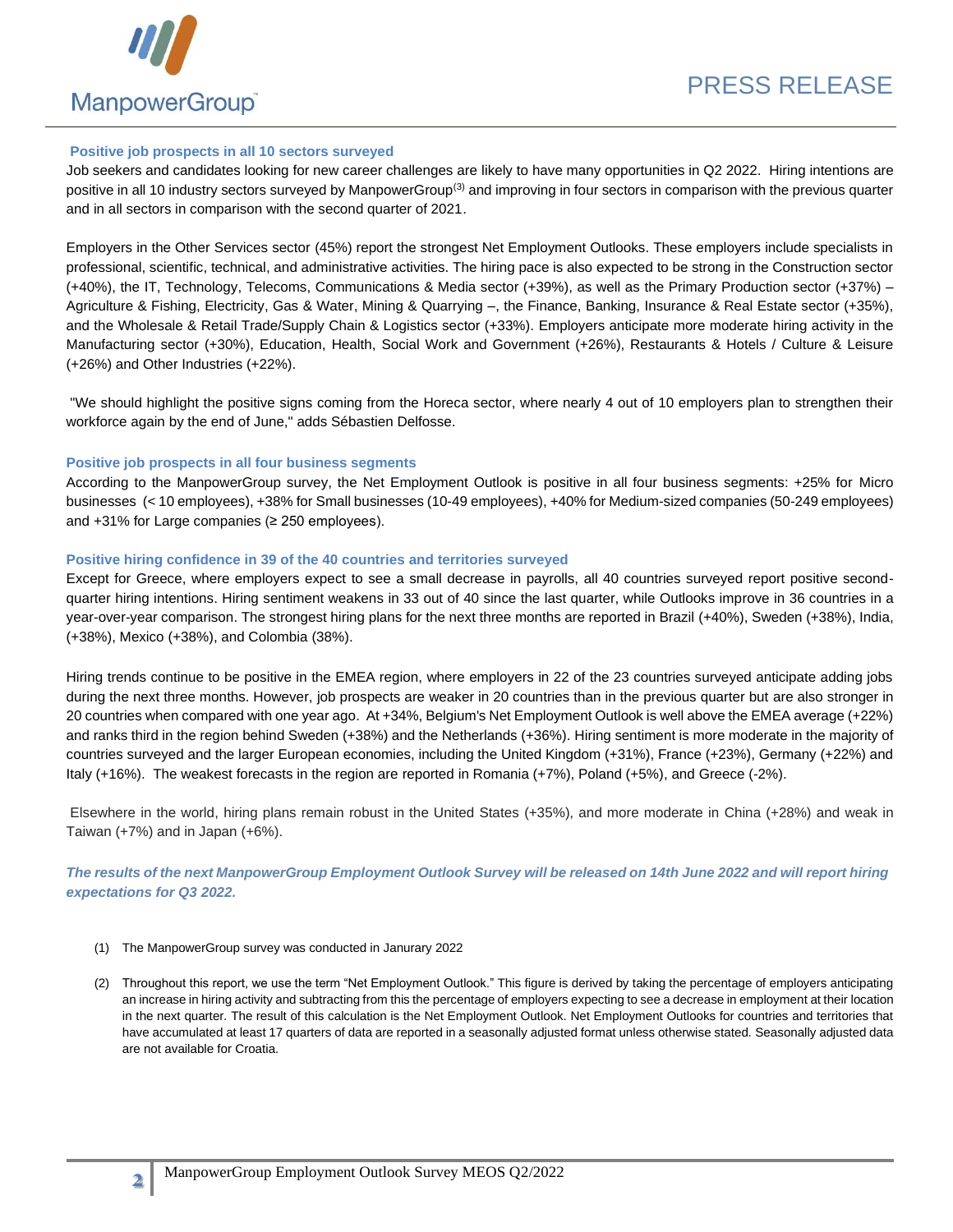

- (3) For Q1 2022 sectors were standardized across all markets to modernize sector reporting and allow for global comparisons. The eleven sectors reported on are:
- Banking, Finance, Insurance and Real Estate
- **Construction**
- Education, Health, Social Work and Government
- IT, Techjnology, Telecoms, Communications and Media
- **Manufacturing**
- Not for profit (NGO, non profit, charity, religious, humanitarian)
- Primary Production (Agriculture & Fishing, Electricity, Gas & Water; Mining & Quarrying industries)
- Restaurants and Hotels / Culture & Leisure
- Wholesale and Retail Trade / Supply Chain & Logistics
- **Other Services**
- Other Industry

Not for profit / NGO/ charity/ religious organization"

### Presentation of the Survey

The ManpowerGroup Employment Outlook Survey for the second quarter of 2022 was conducted in January 2022 by interviewing a representative sample of employers from 41,000 private companies and public organizations in 40 countries and territories around the world (including 515 in Belgium). The aim of the survey is to measure employers' intentions to increase or decrease the number of employees in their workforce during the next quarter. All survey participants were asked the same question: "How do you anticipate total employment at your location to change in the three months to the end of June 2022 as compared to the current quarter?" It is the only forward-looking survey of its kind, unparalleled in its size, scope, longevity and area of focus. The Survey has been running for 60 years and is one of the most trusted surveys of employment activity in the world. It is considered a highly respected economic indicator.

The methodology used to collect the data for the Employment Outlook changed for [Q4 2021 / Q1 2022]. Respondents in prior quarters were contacted via telephone. With the shift to remote working and much higher reliance on the internet, survey responses are now being collected online. Respondents are members of double opt-in online panels and are incentivized to complete the survey. The question asked and the respondent profile remains unchanged. Size of organization and sector are standardized across all countries to allow international comparisons.

### Note to Editors

**3**

Full survey results for each of the 43 countries and territories included in this quarter's survey, plus regional and global comparisons, can be found in the Manpower Press Room at www.manpower.com/meos.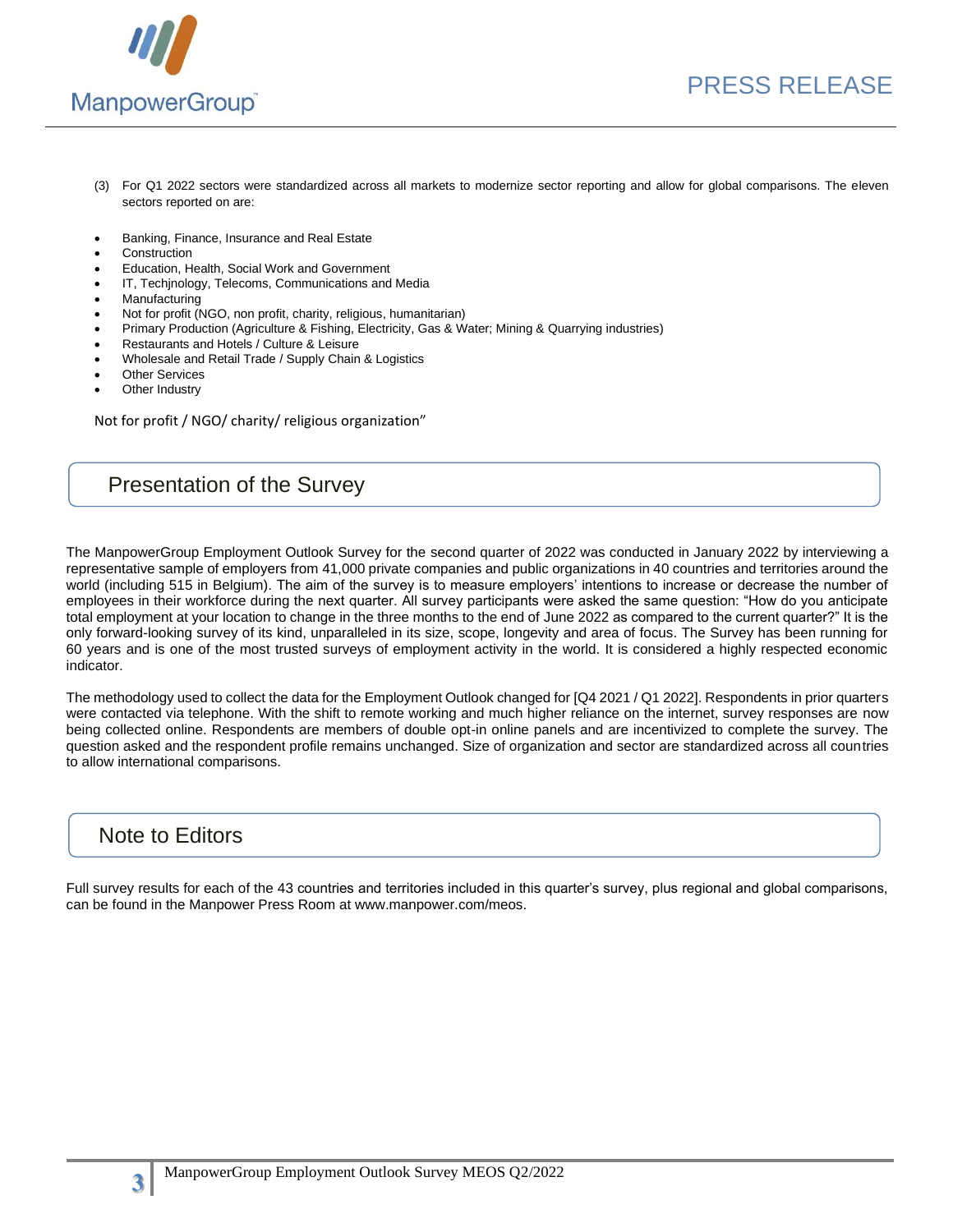

# PRESS RELEASE







## ALMOST ONE IN TWO BELGIAN EMPLOYERS (47%) PLAN TO INCREASE **THEIR HEADCOUNT BY THE END OF JUNE 2022**



@ 2022 ManpowerGroup Employment Outlook Surve





@ 2022 ManpowerGroup Employment Outlook Survey

**4**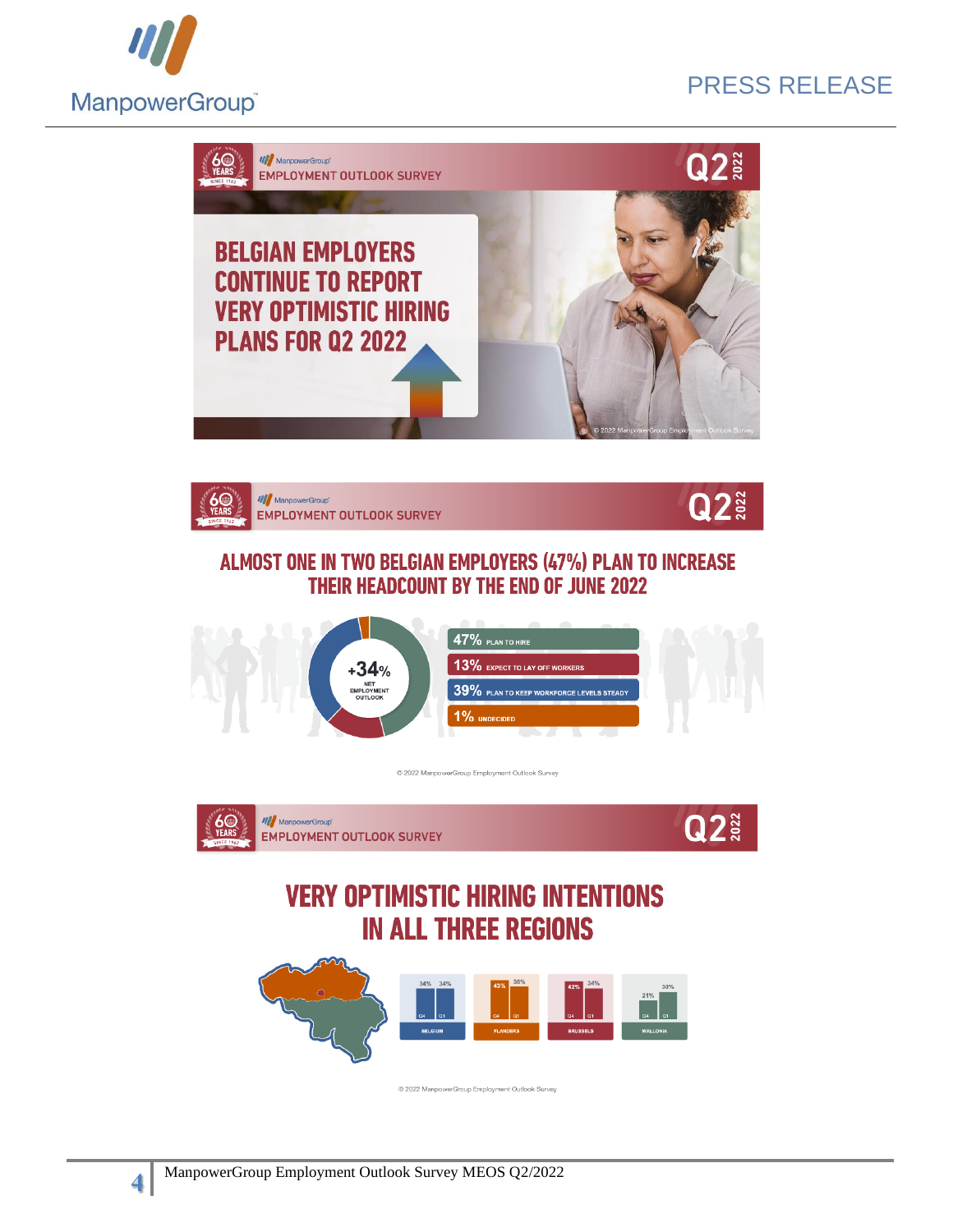

# PRESS RELEASE





# **POSITIVE JOB PROSPECTS IN ALL 10 SECTORS SURVEYED IN BELGIUM**

| 35%<br><b>BANKING, FINANCE,</b><br><b>INSURANCE &amp; REAL ESTATE</b>            | 40%<br><b>CONSTRUCTION</b>                                        | 26%<br><b>EDUCATION, HEALTH,</b><br><b>SOCIAL WORK &amp;</b><br><b>GOVERNMENT</b>      | 39%<br>IT, TECHNOLOGY,<br><b>TELECOMS,</b><br><b>COMMUNICATIONS &amp; MEDIA</b> | 30%<br><b>MANUFACTURING</b> |
|----------------------------------------------------------------------------------|-------------------------------------------------------------------|----------------------------------------------------------------------------------------|---------------------------------------------------------------------------------|-----------------------------|
| 37%                                                                              | 26%                                                               | 33%                                                                                    | 45%                                                                             | 22%                         |
| <b>PRIMARY PRODUCTION*</b>                                                       | <b>RESTAURANTS &amp; HOTELS /</b><br><b>CULTURE &amp; LEISURE</b> | <b>WHOLESALE &amp; RETAIL</b><br><b>TRADE / SUPPLY CHAIN &amp;</b><br><b>LOGISTICS</b> | <b>OTHER SERVICES</b>                                                           | <b>OTHER INDUSTRY</b>       |
| *Agriculture & Fishing; Electricity, Gas & Water; Mining & Quarrying industries. |                                                                   |                                                                                        |                                                                                 |                             |
| © 2022 ManpowerGroup Employment Outlook Survey                                   |                                                                   |                                                                                        |                                                                                 |                             |



## **POSITIVE JOB PROSPECTS IN ALL FOUR BUSINESS SEGMENTS**